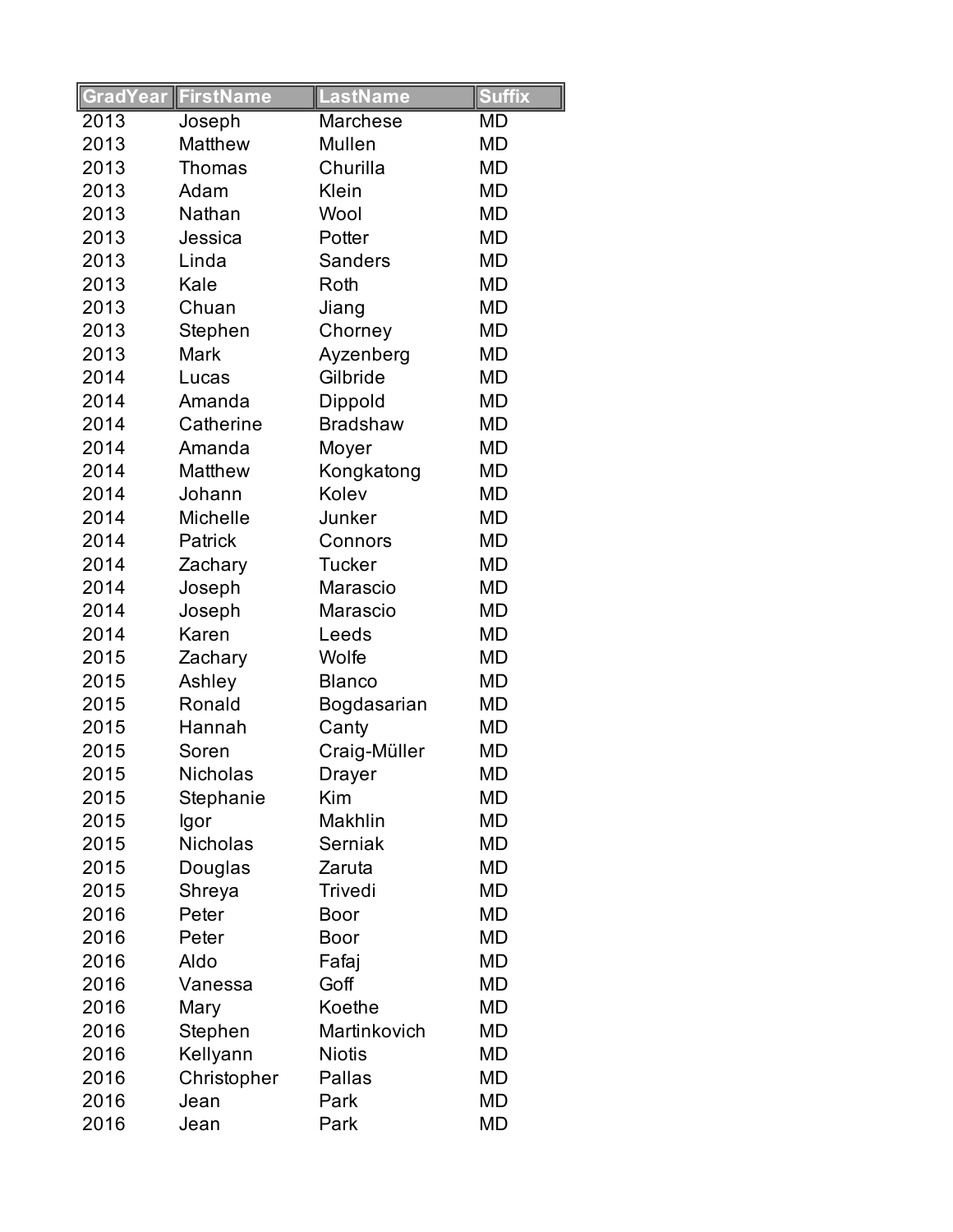| 2016 | Darshan          | Shah                    | MD        |
|------|------------------|-------------------------|-----------|
| 2016 | Gregory          | Jones                   | <b>MD</b> |
| 2016 | Elizabeth        | Whinston                | MD, PhD   |
| 2017 | Sungat           | Grewal                  | MD        |
| 2017 | Kurren           | Gill                    | MD        |
| 2017 | David            | Sterling                | <b>MD</b> |
| 2017 | Michael          | Grimaldi                | <b>MD</b> |
| 2017 | Michael          | <b>Bedrin</b>           | <b>MD</b> |
| 2017 | Kate             | Onorato                 | MD        |
| 2017 | Jason            | Jensen                  | <b>MD</b> |
| 2017 | Ghamar           | <b>Bitar</b>            | MD        |
| 2017 | Kevin            | Norman                  | <b>MD</b> |
| 2017 | Lesley           | <b>Walinchus-Foster</b> | <b>MD</b> |
| 2017 | Shannon          | Lanzo                   | <b>MD</b> |
| 2017 | Karissa          | Arthur                  | MD        |
| 2017 | Antoinetta       | D'Urso                  | MD        |
| 2017 | Daniel           | <b>Russo</b>            | <b>MD</b> |
| 2017 | Donald           | Mignogna                | MD        |
| 2017 | Trevor           | Staub                   | <b>MD</b> |
| 2017 | Rebecca          | Cangemi                 | <b>MD</b> |
| 2017 | Michelle         | Mitchell                | MD        |
| 2018 | Rahul            | Goel                    | <b>MD</b> |
| 2018 | Emily            | Amendoal                | <b>MD</b> |
| 2018 | <b>Brittany</b>  | Austin                  | <b>MD</b> |
| 2018 | <b>Tyler</b>     | <b>Berger</b>           | MD        |
| 2018 | Mark             | Dunleavy                | MD        |
| 2018 | Charlene         | Gunasekera              | <b>MD</b> |
| 2018 | Zaina            | Inam                    | MD        |
| 2018 | <b>Brianna</b>   | <b>Jones (PRES)</b>     | MD        |
| 2018 | David            | Katzianer               | MD        |
| 2018 | Mary             | Meadowcroft             | MD        |
| 2018 | <b>Brent</b>     | Medoff                  | MD        |
| 2018 | Julie            | Mercadante              | MD        |
| 2018 | <b>Caroline</b>  | Moore (VP)              | <b>MD</b> |
| 2018 | Conor            | Murphy                  | MD        |
| 2018 | Jeanne           | Sullivan                | MD        |
| 2018 | Karie            | Villanueva              | MD        |
| 2018 | Abigail          | Woll                    | MD        |
| 2019 | <b>Elizabeth</b> | Boyle (co-VP)           | MD        |
| 2019 | Zaira            | Chaudhry                | MD        |
| 2019 | Benjamin         | Dixson                  | MD        |
| 2019 | Christopher      | <b>Edwards</b>          | MD        |
| 2019 | Nicole           | Klein                   | MD        |
| 2019 | Katherine        | Larrabee                | MD        |
| 2019 | Nicole           | Marianelli              | MD        |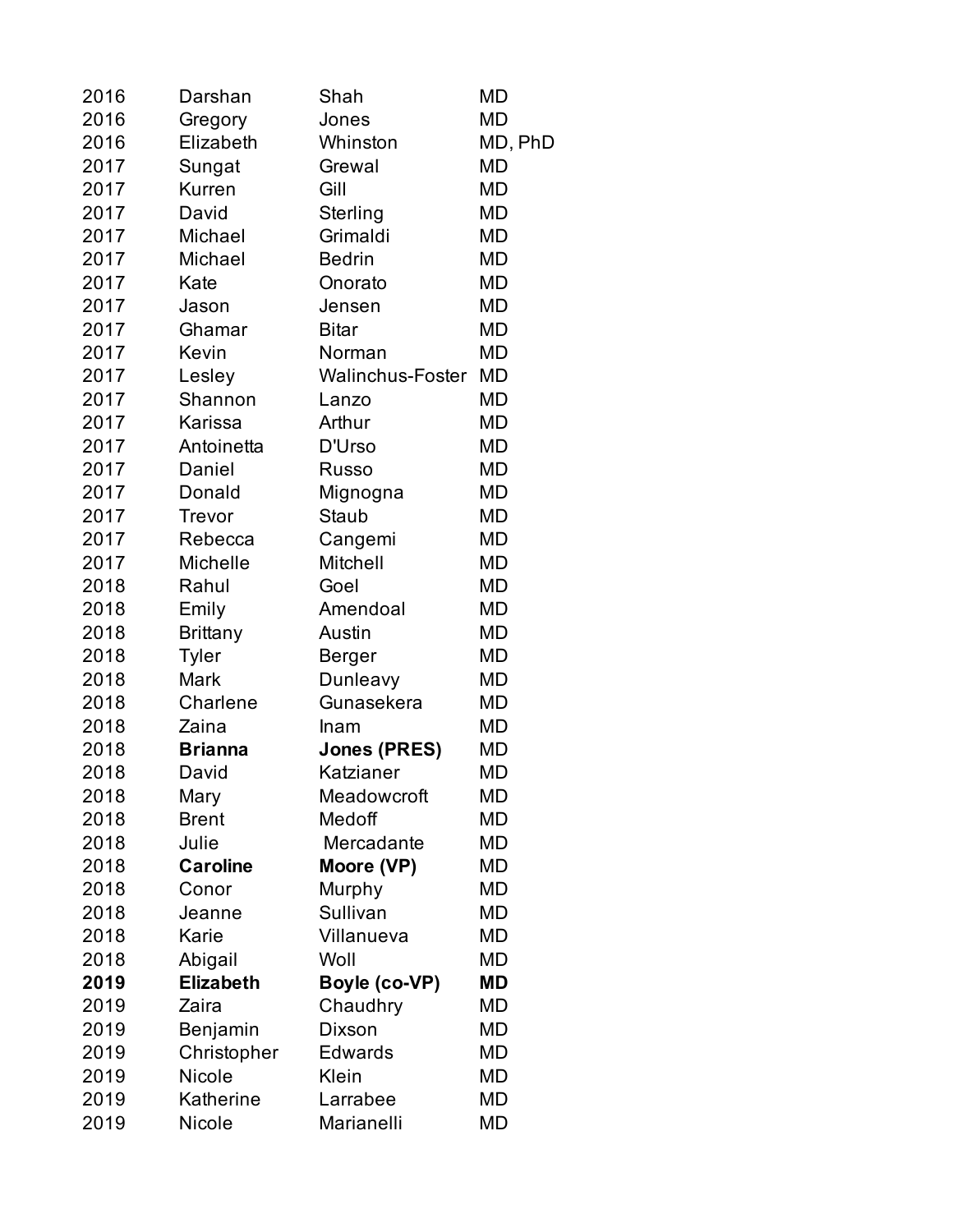| 2019 | Corinne         | McCabe              | MD        |
|------|-----------------|---------------------|-----------|
| 2019 | Connor          | McDonald            | MD        |
| 2019 | William         | McLaughlin          | MD        |
| 2019 | John            | Orr                 | MD        |
| 2019 | Eduardo         | Ortiz               | MD        |
| 2019 | Jena            | Patel (co-VP)       | MD        |
| 2019 | <b>Tina</b>     | Roy (PRES)          | MD        |
| 2019 | <b>Nicholas</b> | <b>Tsitsilianos</b> | MD        |
| 2019 | <b>Brian</b>    | Velasco             | MD        |
| 2019 | Shane           | Warnock             | MD        |
| 2020 | Yoseph          | Aldras (VP)         | <b>MD</b> |
| 2020 | Somiah          | Almeky              | MD        |
| 2020 | Stephanie       | Amendola            | MD        |
| 2020 | Karl            | Andersen            | MD        |
| 2020 | Gina            | <b>Baiamonte</b>    | MD        |
| 2020 | Jonathan        | <b>Bodner</b>       | MD        |
| 2020 | Lindsay         | Falgoust            | MD        |
| 2020 | Catherine       | Faulkner            | MD        |
| 2020 | Mackenzie       | Ferry               | <b>MD</b> |
| 2020 | Carine          | Gregory             | MD        |
| 2020 | Christian       | Hague               | MD        |
| 2020 | Jason           | Homza (PRES)        | MD        |
| 2020 | Jonathan        | Jackson             | MD        |
| 2020 | Trey            | <b>Mathews</b>      | MD        |
| 2020 | Mary            | Pavlovich           | MD        |
| 2020 | Kendall         | Shifflett           | MD        |
| 2020 | Zachary         | Sporn               | MD        |
| 2020 | Harrison        | Winters             | MD        |
| 2021 | Matthew         | Adams               | MD        |
| 2021 | Alexander       | Anzelmi             | MD        |
| 2021 | Michael         | <b>Belko</b>        | MD        |
| 2021 | Alexa           | <b>Bolock</b>       | MD        |
| 2021 | Kelley          | Chan                | MD        |
| 2021 | Shradha-Sonia   | Chabria             | MD        |
| 2021 | Rachel          | Fulton              | MD        |
| 2021 | Jessica         | Knapp               | MD        |
| 2021 | Meghan          | Lóser               | MD        |
| 2021 | Conor           | Lynch               | MD        |
| 2021 | Sharmeen        | Mian                | MD        |
| 2021 | Maura           | Morgan              | MD        |
| 2021 | Rosa            | Roman               | MD        |
| 2021 | Lauren          | Schumacher          | MD        |
| 2021 | Lauren          | <b>Skudalski</b>    | MD        |
| 2021 | Katherine       | Snyder              | MD        |
| 2021 | Elizabeth       | <b>Stackhouse</b>   | MD        |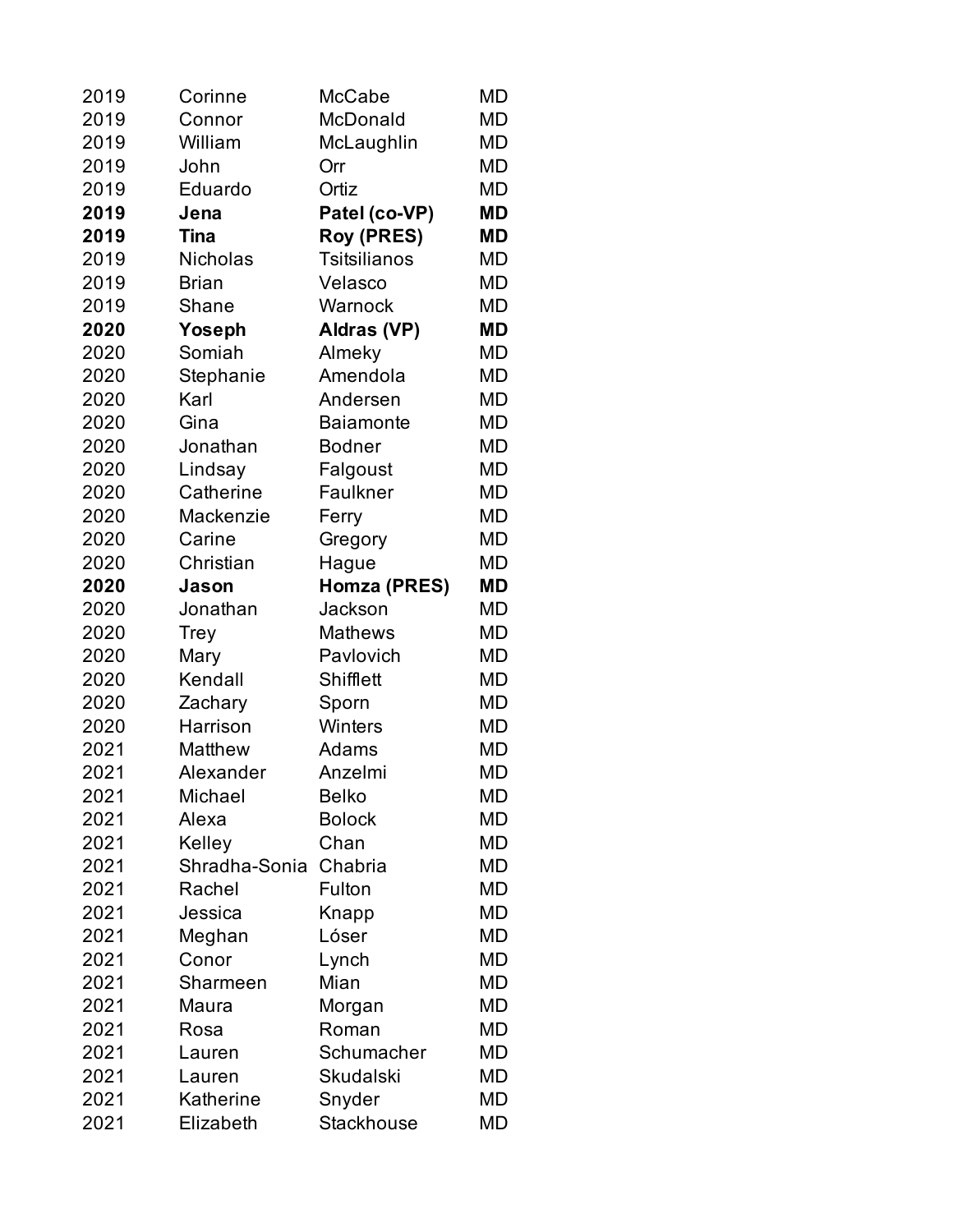| 2021 | <b>Michelle</b> | Stefanelli (VP)      | MD        |
|------|-----------------|----------------------|-----------|
| 2021 | Daniel          | Sylvestre            | MD        |
| 2021 | Robin           | <b>Tanner</b>        | MD        |
| 2021 | <b>Thaddeus</b> | <b>Wright (PRES)</b> | MD        |
| 2022 | Timothy         | <b>Boorady (VP)</b>  | MD        |
| 2022 | Jessica         | DeAngelis            | MD        |
| 2022 | Angelica        | <b>DeFreitas</b>     | MD        |
| 2022 | Sarah           | Dwyer                | MD        |
| 2022 | Alex            | Haber                | MD        |
| 2022 | Meredith        | Hanrahan             | MD        |
| 2022 | Jaclyn          | Jordan               | <b>MD</b> |
| 2022 | Randy           | Lesh                 | MD        |
| 2022 | Laura           | Lockard              | MD        |
| 2022 | Mark            | Mandel               | MD        |
| 2022 | Alex            | Mettler              | MD        |
| 2022 | Edward          | Mezian               | MD        |
| 2022 | John            | Pacheco              | MD        |
| 2022 | Jason           | Park                 | MD        |
| 2022 | Jino            | Park                 | MD        |
| 2022 | Mary            | Pelkowski            | MD        |
| 2022 | <b>Richard</b>  | <b>Potter (PRES)</b> | <b>MD</b> |
| 2022 | Hannah          | Sofield              | MD        |
| 2022 | Stephanie       | Tilberry             | MD        |
| 2022 | Sean            | Watson               | MD        |
| 2022 | Rebecca         | Welsh                | MD        |